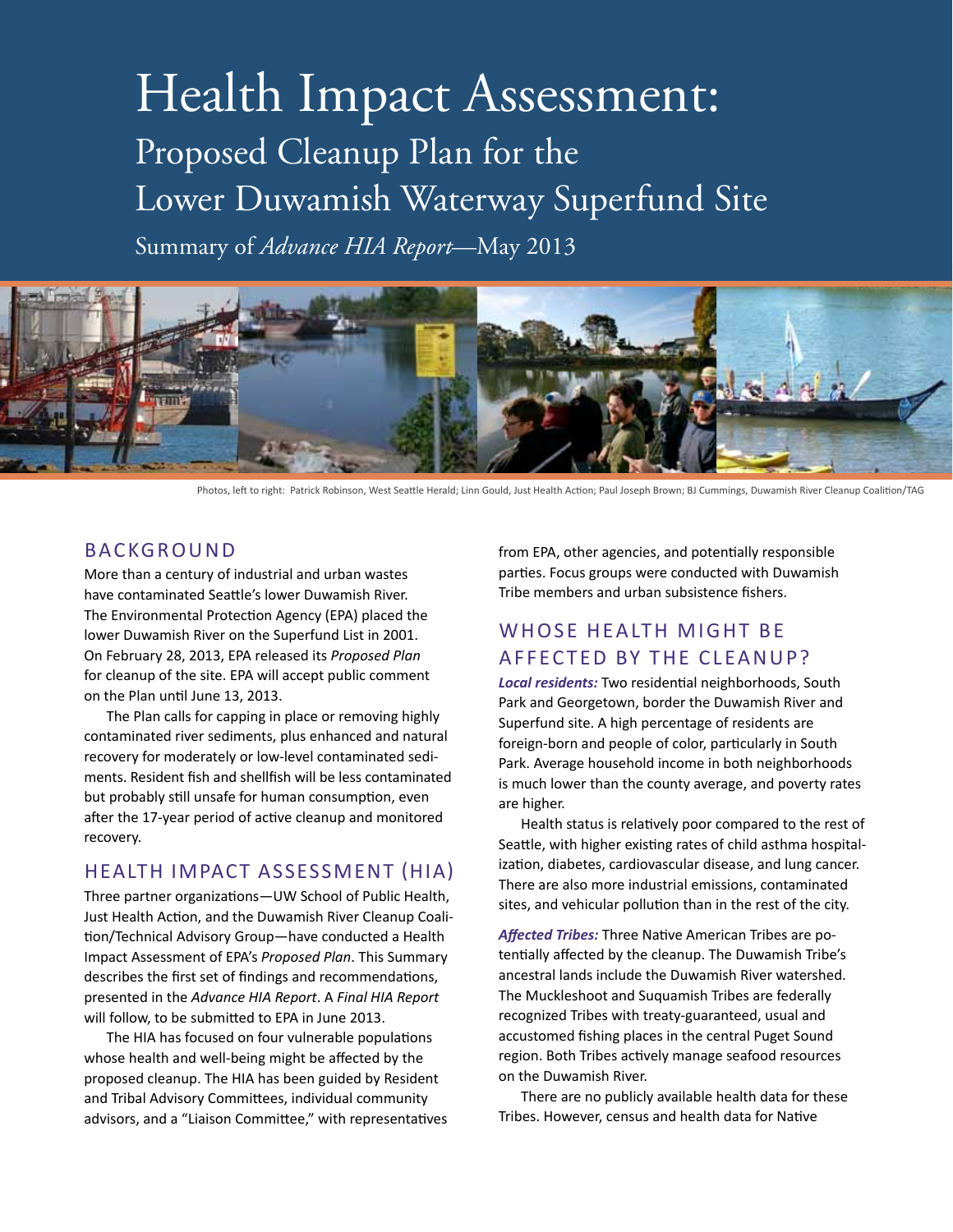Americans in Washington State and King County reveal high levels of health problems and risk factors including poverty, unemployment, infant mortality, smoking, obesity, diabetes, heart disease, cirrhosis, asthma, and mental distress.

*Subsistence fishers:* Many people fish on the Duwamish River for salmon, which are non-resident fish and considered safe to eat. However, some people catch resident fish and shellfish as a food source. This population includes Asian and Pacific Islanders; a variety of immigrant communities and people of color; low-income, homeless, and food-insecure populations; and urban American Indians and Alaska Natives (aside from the affected Tribes).

*Workers in local industries:* HIA assessment of this population is still in progress and will be reported later in the *Final HIA Report*.

### WHAT HAS THE HIA FOUND SO FAR?

The proposed cleanup will reduce health risks from seafood consumption and contact with sediments and the shoreline. However, residual contamination in sediment, fish, and shellfish will still be higher than Puget Sound background after cleanup, and EPA predicts resident seafood will still be unsafe for human consumption. The necessary fishing advisories will be more restrictive than elsewhere in Puget Sound, will be required for at least 40 years, and could persist in perpetuity.

**• Contaminant dispersion during construction** The health concerns related to cleanup construction activity include possible escape of contaminants outside construction zones. The magnitude of this appears low, however, if environmental dredging technologies, best management practices, and skilled operators are employed.

#### **Local residents**

Most local residents do not eat resident fish from the river, but many visit beaches. EPA predicts the cleanup will approach but may not meet goals for arsenic contact on some publicly accessible beaches. The existing health risk and any risk after cleanup should be limited and manageable with wash facilities at public beaches.

Construction-related increases in air and noise pollution, and in rail and truck traffic, could affect the health of local residents. However, with the proposed construction strategy, updated fuel standards, and standard EPA policies, there should be limited impact on local residents, beyond the existing high levels of pollution and traffic.

Cleanup construction will generate new jobs, with beneficial impacts on health for those employed. It is uncertain whether or how many jobs will be given to local residents.

Environmental improvements from the cleanup will increase aesthetics of the river and surrounding areas. This may spur reinvestment in Georgetown and South Park and revitalization opportunities, which we will discuss in our *Final Report*.

Gentrification often occurs alongside community revitalization and is already occurring in Georgetown and South Park. Any cleanup-spurred reinvestment will contribute to this trend. Gentrification can bring health-favorable community benefits. However, these are most likely to benefit higher-income residents, and harmful impacts are most likely to affect lower-income residents.

#### **• Affected Tribes**

Tribal health consequences of chemical contaminants are likely to be substantially worse than projected by EPA risk assessment and predictive models. These models only account for biomedical disease outcomes and do not incorporate fundamental aspects of Tribal health and well-being, such as the importance of accessibility to local natural resources, maintenance of cultural traditions, and the significance of selfdetermination. The EPA risk assessment also does not consider that river-related risks are compounded by existing Tribal health disparities and cumulative risks from chemical and non-chemical stressors.

Furthermore, although the cleanup will create a cleaner environment for all, inequity between the general population and the Tribes may actually increase. Resident seafood consumption will be relatively safe at a rate typical for the general population rate (e.g., 1 meal per month), but not at the Tribes' seafood consumption rates.

Institutional controls, such as fish advisories, restrict how much seafood can be safely harvested. These restrictions may violate Tribal fishing rights. They also may affect food security, prompting some Tribal members to eat less healthful foods. Physical health may still be affected, since some Tribal members may harvest fish in spite of warnings, to protect their cultural and spiritual health.

It is highly likely that habitat renewal will benefit Tribal health, because the environment and species of cultural importance will be enhanced. This will allow more ceremonies on the river, as well as pride, owner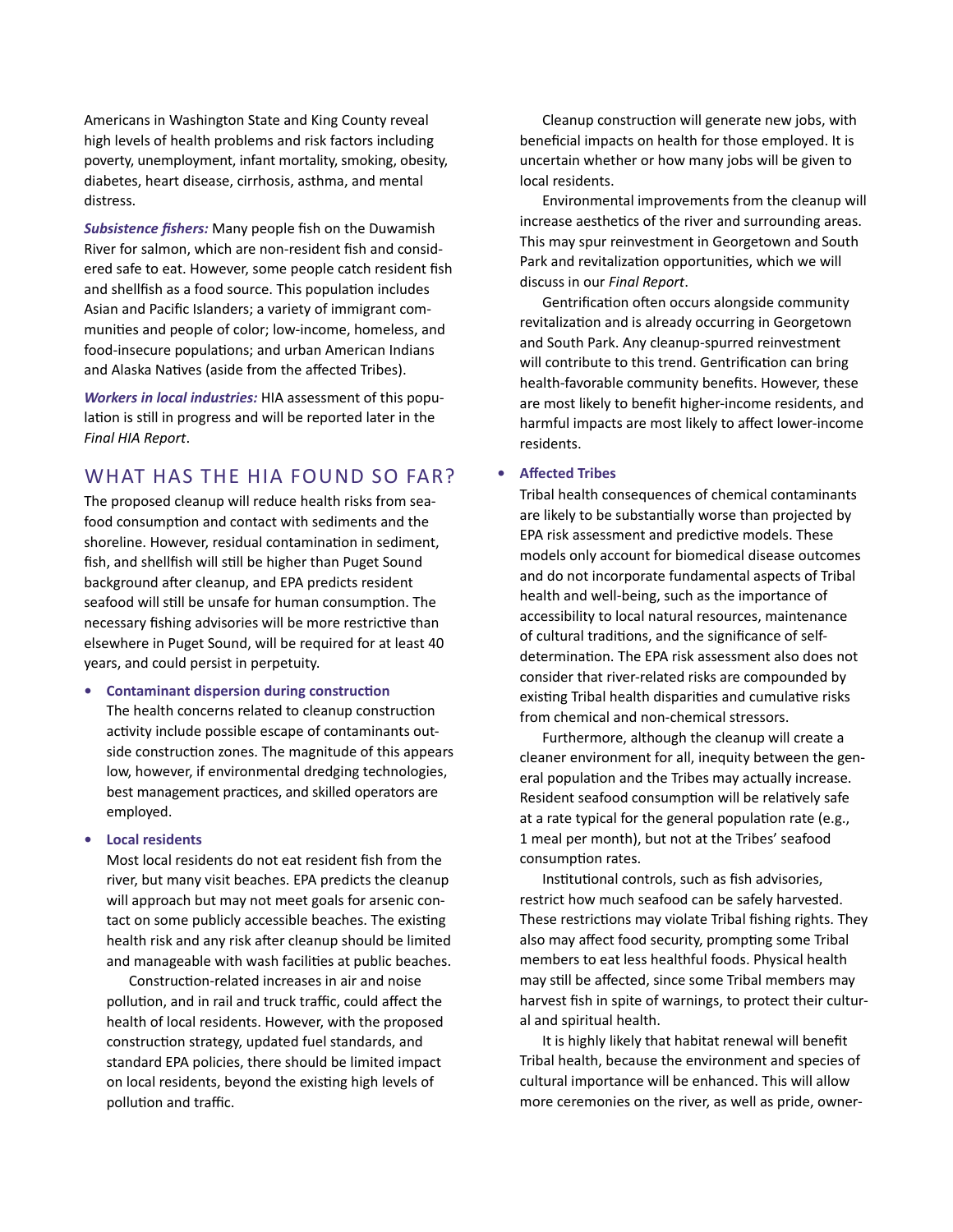ship, and empowerment, all of which are important determinants of Tribal health.

#### **• Subsistence fishers**

Fishing practices could be affected substantially during and after active cleanup. Urban subsistence fishing is poorly characterized, but people fish in many local waters, including the Duwamish River, and in spite of advisories and posted signs. Reasons for fishing and for choosing locations include a wide variety of cultural, traditional, practical, aesthetic, and convenience influences.

It is very likely that some fishers and their families will be exposed to chemical contaminants in seafood during and after the cleanup. Fishing activity might decrease during active cleanup, but it is likely that some people will continue to fish there. Many alternative locations are subject to fish advisories, particularly within close travel distances. After the active cleanup, the cleaner and restored habitat may entice fishing. Although seafood will pose less health risk at that point, the persisting risks could still be substantial for people with high rates of fish consumption.

Some subsistence fishers who are not able to fish elsewhere or purchase fish will likely experience food and nutritional insecurity. A fish diet has health benefits, particularly for children, and these benefits can be lost if fish consumption is reduced. Other protein sources cost more than self-caught fish, leading to economic hardship. A dietary void could be filled with cheaper, less healthful choices.

Social and cultural traditions could be disrupted if fishers reduce or discontinue fishing. There is not enough information to assess how likely this would be, but the loss of social ties could be an important impact on health and well-being.

These potential impacts on subsistence fishers would pose disproportionate harm for lower-income people, people of color, immigrants, and non-English speakers, and particularly for children.

# WHAT'S MISSING FROM THIS PICTURE?

Identifying information gaps is an important goal for any HIA, almost as important as identifying health impacts. We describe these in the *Advance Report* and will discuss further in our *Final Report*.

The *Proposed Plan* is critically dependent on institutional controls to protect human health during and after cleanup of the river. However, there is a striking contrast

between the extensive effort and information to characterize cleanup efforts, and the limited rigor in planning for or evaluating institutional controls. In fact, the institutional control plan is only a plan to make a plan. The health consequences of residual chemical contamination and institutional controls are potentially substantial, and these could pose disproportionate harm for the Tribes and lower-income subsistence fishing households. It is not possible to adequately assess these potential health impacts, given the gaps in information.

Another important gap in the Plan is the lack of formal connection to a source control plan. The cleanup goals for contaminant reduction, and the certainty of achieving those goals, depend critically on the timing and extent of source controls. It is not possible to fully assess the potential health impacts of residual contamination without knowing the timing and extent of source controls.

### **OPPORTUNITIES**

Seattle and the Puget Sound region are at the cusp of a new era. The Duwamish River and Valley could become a regional asset and symbol of pride. The river cleanup and restoration could be a national model for healthful and sustainable coexistence of industry, Tribes, and community. Without planning, however, some pressures could create or aggravate disparities. Our *Final Report* will assess opportunities and pressures, and give recommendations to promote equitable revitalization.

### **EQUITY**

It is critical that there be meaningful and collaborative participation with the affected communities in all efforts to prevent harm from the cleanup, maximize benefits, and promote health equity.

The City of Seattle and King County are Potentially Responsible Parties for the cleanup, and they are also responsible for protecting and improving the health and well-being of all people in their jurisdictions. At face value, cleaning up the Duwamish River will address both responsibilities. However, without targeted interventions, the proposed cleanup could result in unanticipated harms to vulnerable populations, and continue or even exacerbate existing health inequities.

The EPA, City, and County each have prominent policies that make commitments to consider equity, race, and/ or justice in decision-making. We call upon each to uphold these commitments in planning the cleanup and related actions, and in planning for predictable health effects of those actions.